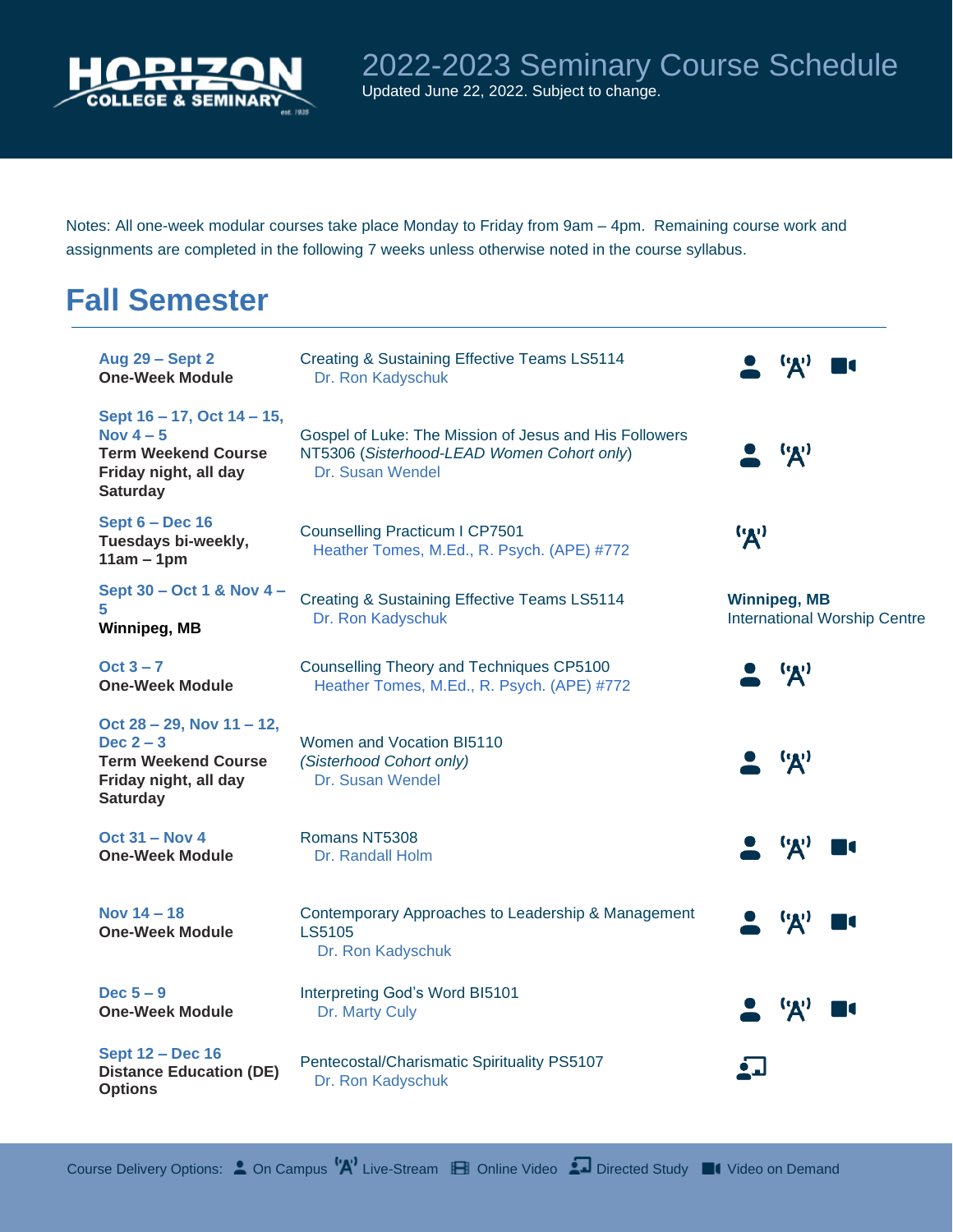

2022-2023 Seminary Course Schedule Updated June 22, 2022. Subject to change.

Origins and Development of Global Pentecostalism TS5107 Dr. Andrew Gabriel

Other DE courses are available upon request, pending faculty availability. Please visit our website [here](https://www.horizon.edu/admissions/distance-education/) for further information and to submit the DE Request Form.

田

## **Winter Semester**

| Jan $9 - 13$<br><b>One-Week Module</b>                                     | <b>Coaching &amp; Mentoring Strategies LS5115</b><br>Dr. Dale Dirksen                                                                                   | $\mathbf{A}$                                               |
|----------------------------------------------------------------------------|---------------------------------------------------------------------------------------------------------------------------------------------------------|------------------------------------------------------------|
| <b>Jan 16 - Mar 20</b><br><b>Monday nights at Elim</b><br>Church, time TBD | Discerning the Times: Studies in the Book of Revelation<br>NT5311<br>Dr. Susan Wendel                                                                   | ('A')<br>Elim Church, Saskatoon                            |
| Jan 9 - April 11<br>Tuesdays bi-weekly,<br>$11am - 1pm$                    | <b>Counselling Practicum II CP7502</b><br>Heather Tomes, M.Ed., R. Psych. (APE) #772                                                                    | ('A')                                                      |
| Jan 16 - Feb 16<br><b>Term Course</b>                                      | The Person & Work of the Holy Spirit TS6205<br>Dr. Andrew Gabriel                                                                                       | 'A'                                                        |
| Jan $23 - 27$<br><b>One-Week Module</b>                                    | Ethical & Legal Issues in Counselling CP5111<br>Heather Tomes, M.Ed., R. Psych. (APE) #772                                                              | ('A')                                                      |
| Jan $27 - 28$ & Mar $3 - 4$<br>Winnipeg, MB                                | Origins & Developments of Global Pentecostalism TS5107<br>Dr. Randall Holm                                                                              | <b>Winnipeg, MB</b><br><b>International Worship Centre</b> |
| $Feb 13 - 17$<br><b>One-Week Module</b>                                    | <b>Group Dynamics and Counselling CP5211</b><br>Dr. Sharon Pham                                                                                         | $\mathbf{R}^{\prime}$                                      |
| $Feb 21 - 25$<br><b>One-Week Module</b>                                    | Wise & Ethical Leadership LS5102 (Sisterhood Cohort only)<br>(This course instance can be cross listed as a theology<br>course)<br>Dr. Patrick Franklin | ('A')                                                      |
| Mar $6 - 10$<br><b>One-Week Module</b>                                     | <b>Current Issues in Theology TS6209</b><br>Dr. Jon Stovell                                                                                             |                                                            |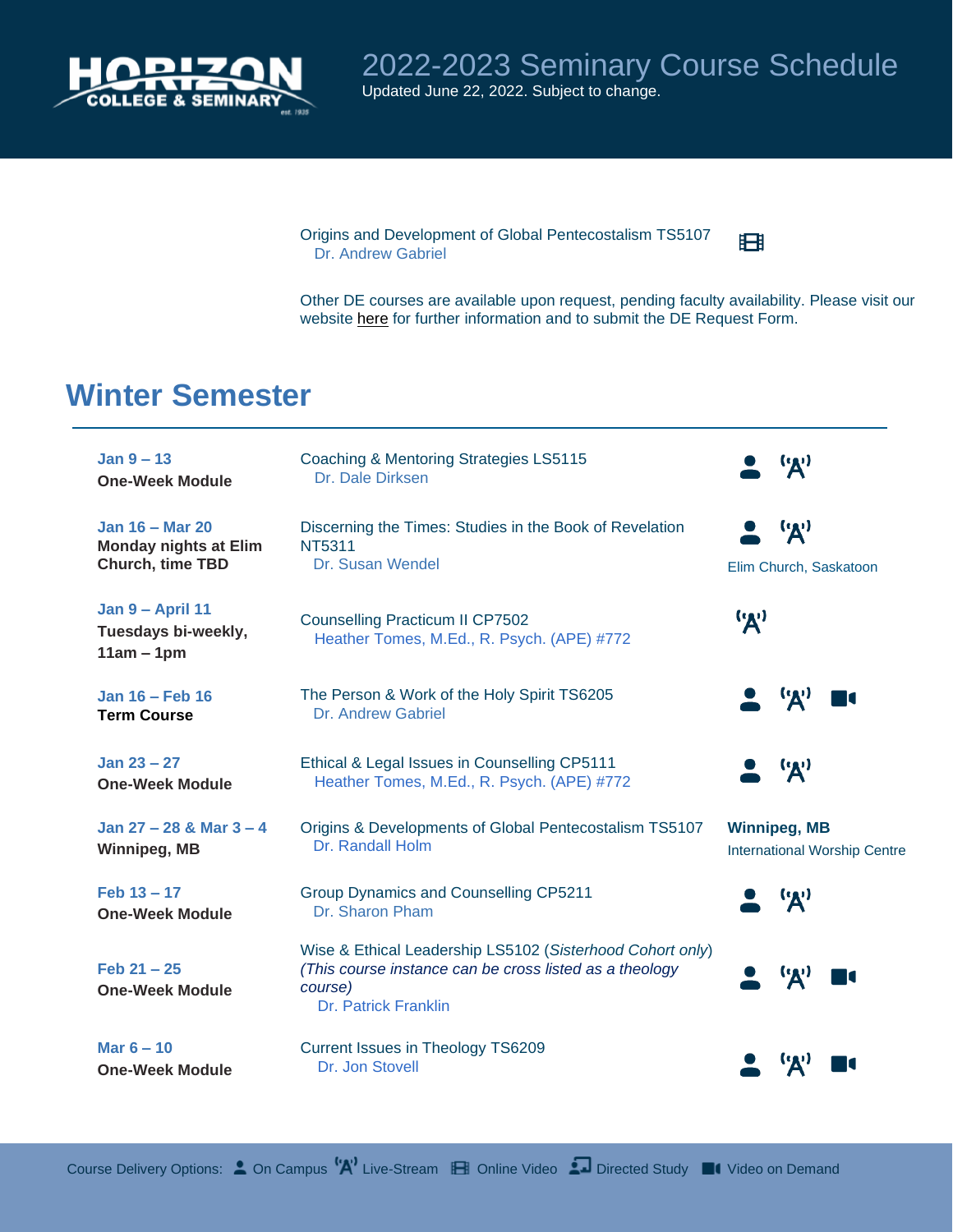

| Apr $10 - 14$<br><b>One-Week Module</b>                    | <b>Counselling Skills Lab CP6510</b><br>Heather Tomes, M.Ed., R. Psych. (APE) #772 | ('A')      |
|------------------------------------------------------------|------------------------------------------------------------------------------------|------------|
| <b>Jan 16 - April 20</b><br><b>Distance Education (DE)</b> | <b>Theological Foundations TS5201</b><br>Dr. Andrew Gabriel                        | 田          |
|                                                            | Introduction to Pentecostal Theology TS5106<br>Dr. Andrew Gabriel                  | ᅀᆚ         |
|                                                            | Pastoral Theology: Pentecostal Perspectives PS6103<br>Dr. Ron Kadyschuk            | <u>і Л</u> |
|                                                            | Contemporary Approaches to Leadership & Management<br>LS5105<br>Dr. Ron Kadyschuk  |            |

Other DE courses are available upon request, pending faculty availability. Please visit our website [here](https://www.horizon.edu/admissions/distance-education/) for further information and to submit the DE Request Form.

## **Spring-Summer Term**

| <b>April 24 – 28</b><br><b>One-Week Module</b>                  | <b>Communicating God's Word LS5101</b><br>Dr. Ron Kadyschuk                                                 |                          |
|-----------------------------------------------------------------|-------------------------------------------------------------------------------------------------------------|--------------------------|
|                                                                 | Alliance History & Thought (Register Through Ambrose)<br>Dr. Bernie Van De Walle                            |                          |
| <b>April 25 – June 27</b><br>Tuesdays, 9am-12pm for<br>10 weeks | <b>Effective Communication in Leadership: Preparing Sermons</b><br>that Connect LS6100<br>Dr. Harry Strauss | $\bullet$ $\mathcal{A}'$ |
| May $8 - 12$<br><b>One-Week Module</b>                          | Old Testament Historical Books: 1 Samuel - 2 Kings<br>OT5302<br>TBA                                         | $\bullet$ $\mathcal{A}'$ |
| May 15 - 19<br><b>One-Week Module</b>                           | Theology of Worship TS5108<br>Dr. Dale Dirksen                                                              | $\bullet$ $\mathbf{R}$   |
| June $5-9$<br><b>One-Week Module</b>                            | Integration of Theology & Counselling CP5105<br>TBA                                                         | $\mathbf{A}$             |